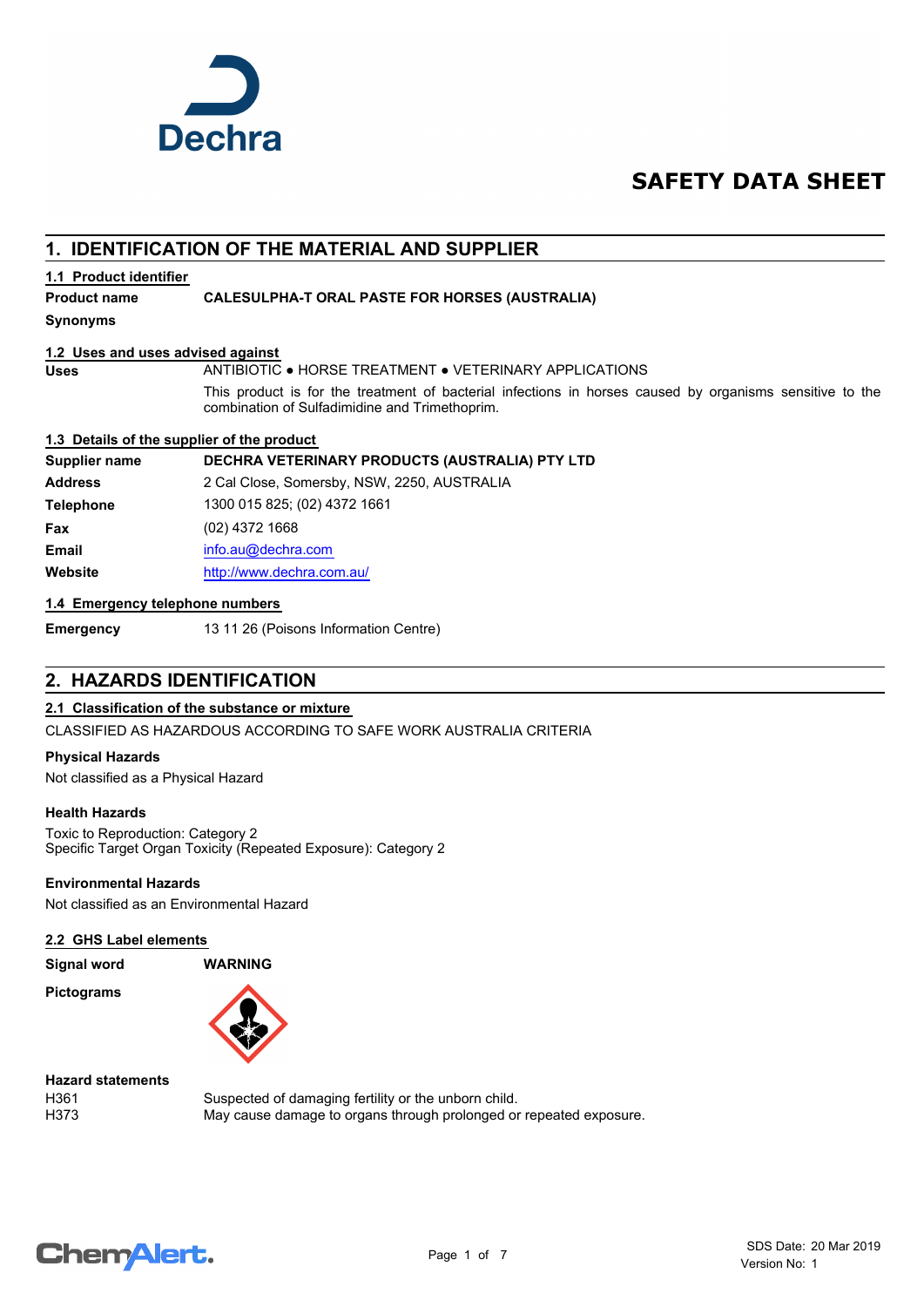| <b>Prevention statements</b><br>P <sub>201</sub><br>P <sub>202</sub><br>P <sub>260</sub><br>P <sub>281</sub> | Obtain special instructions before use.<br>Do not handle until all safety precautions have been read and understood.<br>Do not breathe dust/fume/gas/mist/vapours/spray.<br>Use personal protective equipment as required. |
|--------------------------------------------------------------------------------------------------------------|----------------------------------------------------------------------------------------------------------------------------------------------------------------------------------------------------------------------------|
| <b>Response statements</b><br>$P308 + P313$                                                                  | IF exposed or concerned: Get medical advice/ attention.                                                                                                                                                                    |
| <b>Storage statements</b><br>P405                                                                            | Store locked up.                                                                                                                                                                                                           |
| <b>Disposal statements</b><br>P <sub>501</sub>                                                               | Dispose of contents/container in accordance with relevant regulations.                                                                                                                                                     |
| 2.3 Other hazards                                                                                            |                                                                                                                                                                                                                            |

No information provided.

# **3. COMPOSITION/ INFORMATION ON INGREDIENTS**

### **3.1 Substances / Mixtures**

| Ingredient                | ⊦CAS Number   | <b>EC Number</b> | Content   |
|---------------------------|---------------|------------------|-----------|
| TRIMETHOPRIM              | 738-70-5      | 212-006-2        | 8.33%     |
| NON HAZARDOUS INGREDIENTS | Not Available | Not Available    | Remainder |
| SULPHAMETHAZINE           | 57-68-1       | 200-346-4        | 41.67%    |

# **4. FIRST AID MEASURES**

### **4.1 Description of first aid measures**

| Eye                         | If in eyes, hold eyelids apart and flush continuously with running water. Continue flushing until advised to<br>stop by a Poisons Information Centre, a doctor, or for at least 15 minutes.                 |
|-----------------------------|-------------------------------------------------------------------------------------------------------------------------------------------------------------------------------------------------------------|
| <b>Inhalation</b>           | If inhaled, remove from contaminated area. Apply artificial respiration if not breathing.                                                                                                                   |
| <b>Skin</b>                 | If skin or hair contact occurs, remove contaminated clothing and flush skin and hair with running water.<br>Continue flushing with water until advised to stop by a Poisons Information Centre or a doctor. |
| Ingestion                   | For advice, contact a Poisons Information Centre on 13 11 26 (Australia Wide) or a doctor (at once). Rinse<br>mouth out with water and give plenty of water to drink.                                       |
| <b>First aid facilities</b> | Eye wash facilities and safety shower are recommended.                                                                                                                                                      |

**4.2 Most important symptoms and effects, both acute and delayed**

Suspected of damaging fertility or the unborn child.

**4.3 Immediate medical attention and special treatment needed**

Treat symptomatically.

# **5. FIRE FIGHTING MEASURES**

#### **5.1 Extinguishing media**

Use an extinguishing agent suitable for the surrounding fire.

#### **5.2 Special hazards arising from the substance or mixture**

Non flammable. May evolve carbon oxides and hydrocarbons when heated to decomposition. May evolve sulphur oxides when heated to decomposition.

### **5.3 Advice for firefighters**

Treat as per requirements for surrounding fires. Evacuate area and contact emergency services. Remain upwind and notify those downwind of hazard. Wear full protective equipment including Self Contained Breathing Apparatus (SCBA) when combating fire. Use waterfog to cool intact containers and nearby storage areas.

### **5.4 Hazchem code**

None allocated.

# **ChemAlert.**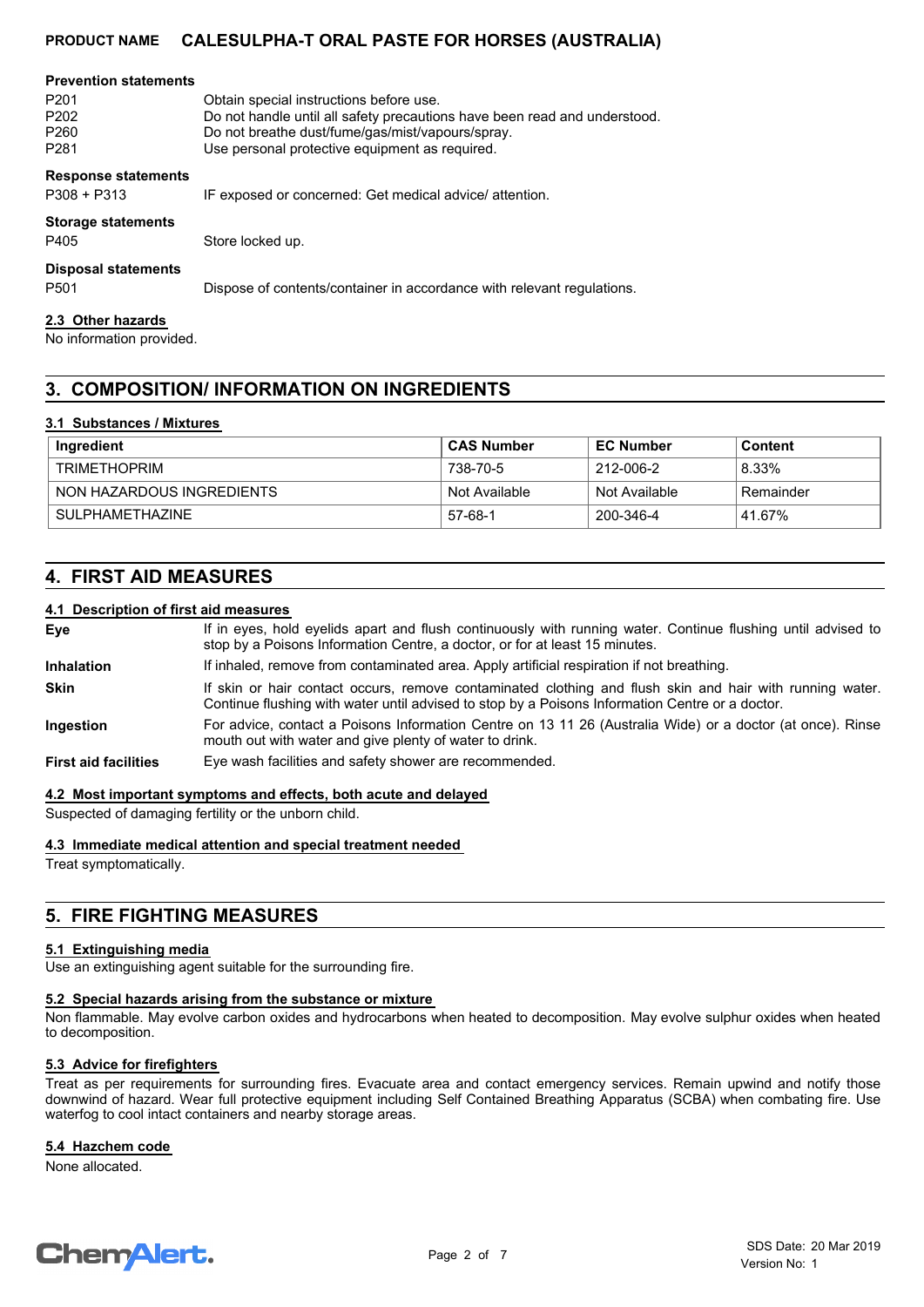# **6. ACCIDENTAL RELEASE MEASURES**

### **6.1 Personal precautions, protective equipment and emergency procedures**

Wear Personal Protective Equipment (PPE) as detailed in section 8 of the SDS.

### **6.2 Environmental precautions**

Prevent product from entering drains and waterways.

### **6.3 Methods of cleaning up**

Contain spillage, then cover / absorb spill with non-combustible absorbent material (vermiculite, sand, or similar), collect and place in suitable containers for disposal.

### **6.4 Reference to other sections**

See Sections 8 and 13 for exposure controls and disposal.

# **7. HANDLING AND STORAGE**

### **7.1 Precautions for safe handling**

Before use carefully read the product label. Use of safe work practices are recommended to avoid eye or skin contact and inhalation. Observe good personal hygiene, including washing hands before eating. Prohibit eating, drinking and smoking in contaminated areas.

### **7.2 Conditions for safe storage, including any incompatibilities**

Store in a cool, dry, well marked area, removed from incompatible substances, foodstuffs and other drugs. Storage areas and containers should be clearly marked for drug holding, protected from light, freezing or physical damage and tightly sealed when not in use. Keep out of reach of children. Store between 2°C and 30°C.

### **7.3 Specific end uses**

No information provided.

# **8. EXPOSURE CONTROLS / PERSONAL PROTECTION**

### **8.1 Control parameters**

The acceptable daily intake (ADI) for Sulfadimidine is set at 0.02mg/kg/day. The corresponding No-observable-effect-level (NOEL) is set at 2mg/kg/day. The ADI for Trimethoprim is set at 0.02mg/kg/day. The corresponding NOEL is set at 33mg/kg/day. **Exposure standards**

#### **Biological limits**

No biological limit values have been entered for this product.

### **8.2 Exposure controls**

**Engineering controls** Avoid inhalation. Use in well ventilated areas.

#### **PPE**

| Eve / Face  | Wear splash-proof goggles.                                                  |
|-------------|-----------------------------------------------------------------------------|
| Hands       | Wear PVC or rubber gloves.                                                  |
| Bodv        | Wear coveralls.                                                             |
| Respiratory | Where an inhalation risk exists, wear a Type A (Organic vapour) respirator. |



# **9. PHYSICAL AND CHEMICAL PROPERTIES**

### **9.1 Information on basic physical and chemical properties**

| Appearance           | <b>WHITE PASTE</b>   |
|----------------------|----------------------|
| Odour                | <b>SLIGHT ODOUR</b>  |
| <b>Flammability</b>  | <b>NON FLAMMABLE</b> |
| <b>Flash point</b>   | NOT RELEVANT         |
| <b>Boiling point</b> | <b>NOT AVAILABLE</b> |
|                      |                      |

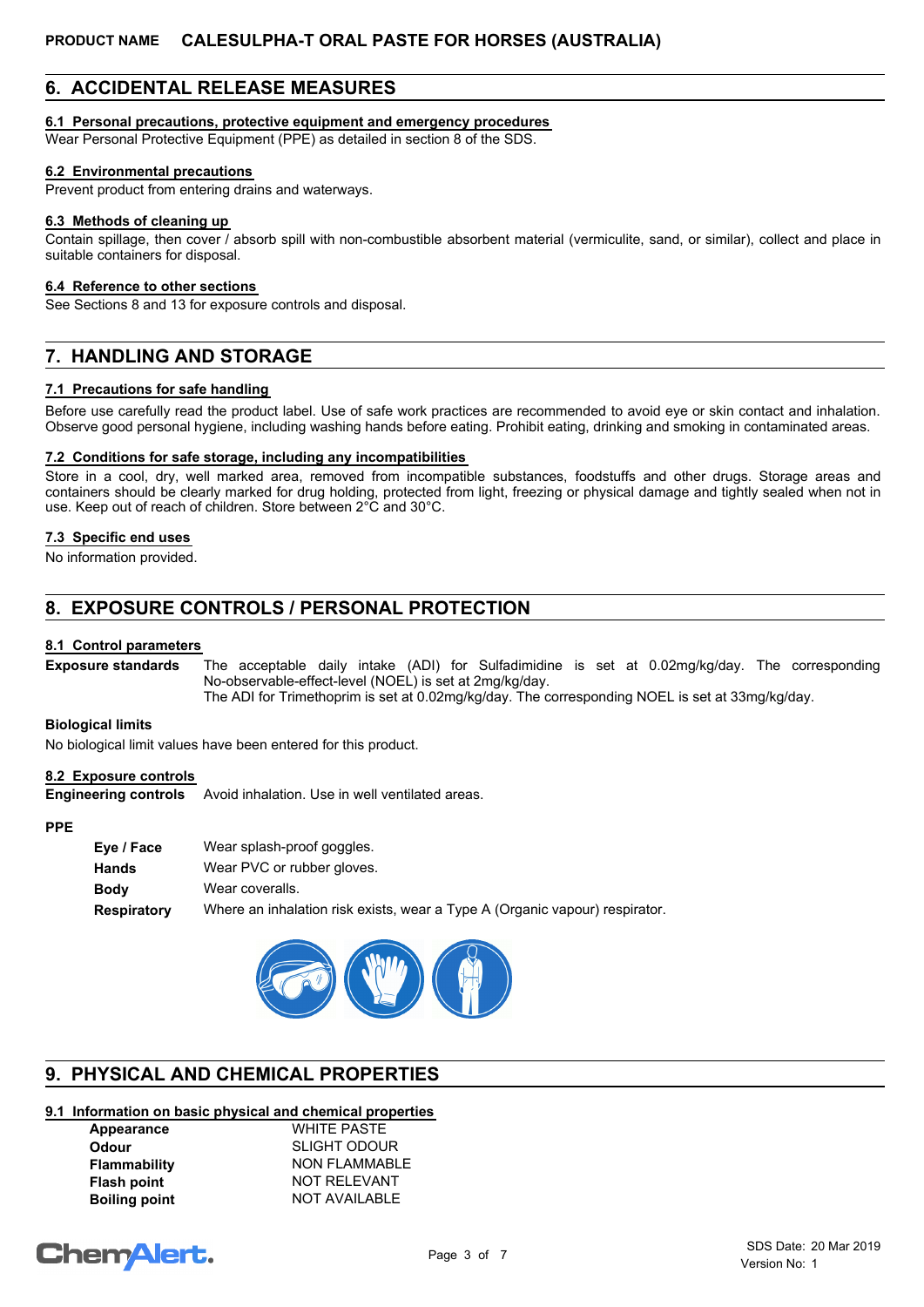#### **9.1 Information on basic physical and chemical properties**

| <b>Melting point</b>             | NOT AVAII ABI F      |
|----------------------------------|----------------------|
| <b>Evaporation rate</b>          | <b>NOT RELEVANT</b>  |
| рH                               | NOT AVAII ABI F      |
| <b>Vapour density</b>            | NOT RFI FVANT        |
| <b>Specific gravity</b>          | <b>NOT AVAILABLE</b> |
| Solubility (water)               | NOT AVAII ABI F      |
| Vapour pressure                  | NOT AVAII ABI F      |
| <b>Upper explosion limit</b>     | <b>NOT RELEVANT</b>  |
| <b>Lower explosion limit</b>     | NOT RFI FVANT        |
| <b>Partition coefficient</b>     | NOT AVAII ABI F      |
| <b>Autoignition temperature</b>  | NOT AVAII ABI F      |
| <b>Decomposition temperature</b> | NOT AVAII ABI F      |
| <b>Viscosity</b>                 | <b>NOT RELEVANT</b>  |
| <b>Explosive properties</b>      | <b>NOT AVAILABLE</b> |
| <b>Oxidising properties</b>      | <b>NOT AVAILABLE</b> |
| <b>Odour threshold</b>           | <b>NOT AVAILABLE</b> |

### **10. STABILITY AND REACTIVITY**

### **10.1 Reactivity**

Carefully review all information provided in sections 10.2 to 10.6.

#### **10.2 Chemical stability**

Stable under recommended conditions of storage.

### **10.3 Possibility of hazardous reactions**

Polymerization is not expected to occur.

### **10.4 Conditions to avoid**

Avoid heat, sparks, open flames and other ignition sources.

### **10.5 Incompatible materials**

Incompatible with oxidising agents (e.g. hypochlorites), acids (e.g. nitric acid) and alkalis (e.g. sodium hydroxide).

#### **10.6 Hazardous decomposition products**

May evolve toxic gases (carbon/ sulphur oxides, hydrocarbons) when heated to decomposition.

# **11. TOXICOLOGICAL INFORMATION**

### **11.1 Information on toxicological effects**

**Acute toxicity**

This product is used in veterinary applications. Use safe work practices to avoid eye contact, prolonged skin contact and ingestion. Refer to medical doctor/specialist for advice regarding adverse side effects.

### **Information available for the ingredients:**

| Ingredient                         |                                                                                                                                                                                         | Oral LD50       | <b>Dermal LD50</b> | <b>Inhalation LC50</b> |
|------------------------------------|-----------------------------------------------------------------------------------------------------------------------------------------------------------------------------------------|-----------------|--------------------|------------------------|
| <b>TRIMETHOPRIM</b>                | 2764 mg/kg (mouse)<br>--<br>$\qquad \qquad$                                                                                                                                             |                 |                    |                        |
| <b>SULPHAMETHAZINE</b>             |                                                                                                                                                                                         | 50 g/kg (mouse) | --                 | $\qquad \qquad$        |
| <b>Skin</b>                        | Contact may result in irritation, redness, pain and rash.                                                                                                                               |                 |                    |                        |
| Eye                                | Contact may result in irritation, lacrimation, pain and redness.                                                                                                                        |                 |                    |                        |
| <b>Sensitisation</b>               | Not classified as causing skin or respiratory sensitisation. Individuals with a history of allergies to this class of<br>substances should avoid contact as it may cause sensitisation. |                 |                    |                        |
| <b>Mutagenicity</b>                | Not classified as a mutagen.                                                                                                                                                            |                 |                    |                        |
| Carcinogenicity                    | Not classified as a carcinogen.                                                                                                                                                         |                 |                    |                        |
| <b>Reproductive</b>                | Suspected of damaging fertility or the unborn child. Sulfadimidine may possibly affect development and/or<br>reproduction.                                                              |                 |                    |                        |
| STOT - single<br>exposure          | Not classified as causing organ damage from single exposure. However, high level exposure may result in<br>headache, nausea and respiratory tract irritation.                           |                 |                    |                        |
| <b>STOT - repeated</b><br>exposure | Causes damage to organs (Bone) through prolonged or repeated exposure.                                                                                                                  |                 |                    |                        |

# **ChemAlert.**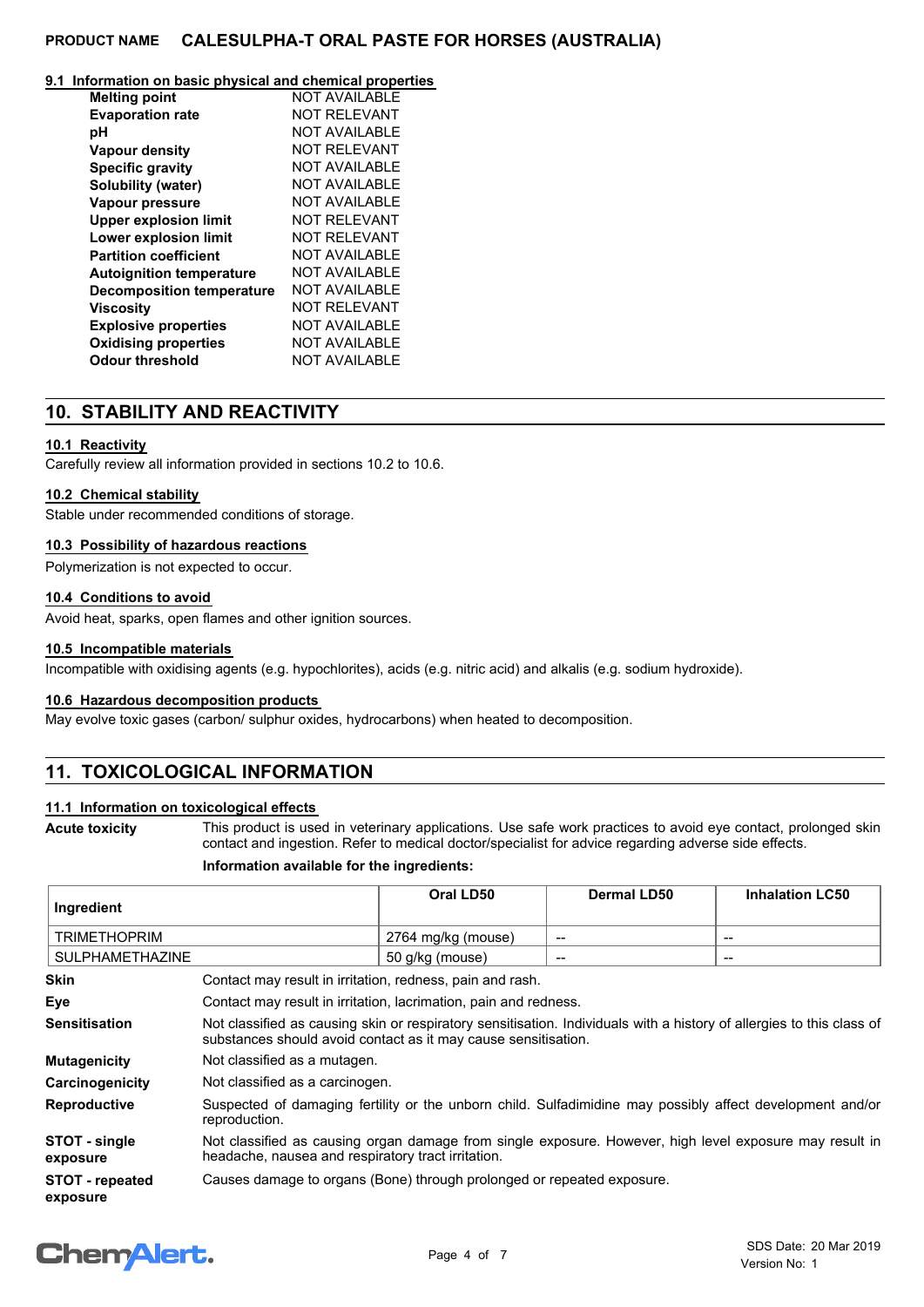**Aspiration** Not classified as causing aspiration.

### **12. ECOLOGICAL INFORMATION**

### **12.1 Toxicity**

No information provided.

#### **12.2 Persistence and degradability**

No information provided.

#### **12.3 Bioaccumulative potential**

No information provided.

#### **12.4 Mobility in soil**

No information provided.

#### **12.5 Other adverse effects**

No information provided.

### **13. DISPOSAL CONSIDERATIONS**

### **13.1 Waste treatment methods**

Return to manufacturer/supplier where possible. For small amounts, bury in approved landfill site. Contact the manufacturer/supplier for additional information (if required). **Waste disposal**

Legislation **Dispose of in accordance with relevant local legislation.** 

# **14. TRANSPORT INFORMATION**

### **NOT CLASSIFIED AS A DANGEROUS GOOD BY THE CRITERIA OF THE ADG CODE, IMDG OR IATA**

|                                     | <b>LAND TRANSPORT (ADG)</b> | <b>SEA TRANSPORT (IMDG / IMO)</b> | AIR TRANSPORT (IATA / ICAO) |
|-------------------------------------|-----------------------------|-----------------------------------|-----------------------------|
| 14.1 UN Number                      | None allocated.             | None allocated.                   | None allocated.             |
| 14.2 Proper<br><b>Shipping Name</b> | None allocated.             | None allocated.                   | None allocated.             |
| 14.3 Transport<br>hazard class      | None allocated.             | None allocated.                   | None allocated.             |
| 14.4 Packing Group                  | None allocated.             | None allocated.                   | None allocated.             |

### **14.5 Environmental hazards**

Not a Marine Pollutant

### **14.6 Special precautions for user**

**Hazchem code** None allocated.

# **15. REGULATORY INFORMATION**

| 15.1 Safety, health and environmental regulations/legislation specific for the substance or mixture |                                                                                                                               |  |
|-----------------------------------------------------------------------------------------------------|-------------------------------------------------------------------------------------------------------------------------------|--|
| <b>Poison schedule</b>                                                                              | Classified as a Schedule 4 (S4) Standard for the Uniform Scheduling of Medicines and Poisons (SUSMP).                         |  |
| <b>APVMA Numbers</b>                                                                                | 62149                                                                                                                         |  |
| <b>Classifications</b>                                                                              | Safework Australia criteria is based on the Globally Harmonised System (GHS) of Classification and<br>Labelling of Chemicals. |  |
| <b>Inventory listings</b>                                                                           | <b>AUSTRALIA: AICS (Australian Inventory of Chemical Substances)</b><br>All components are listed on AICS, or are exempt.     |  |

# **16. OTHER INFORMATION**

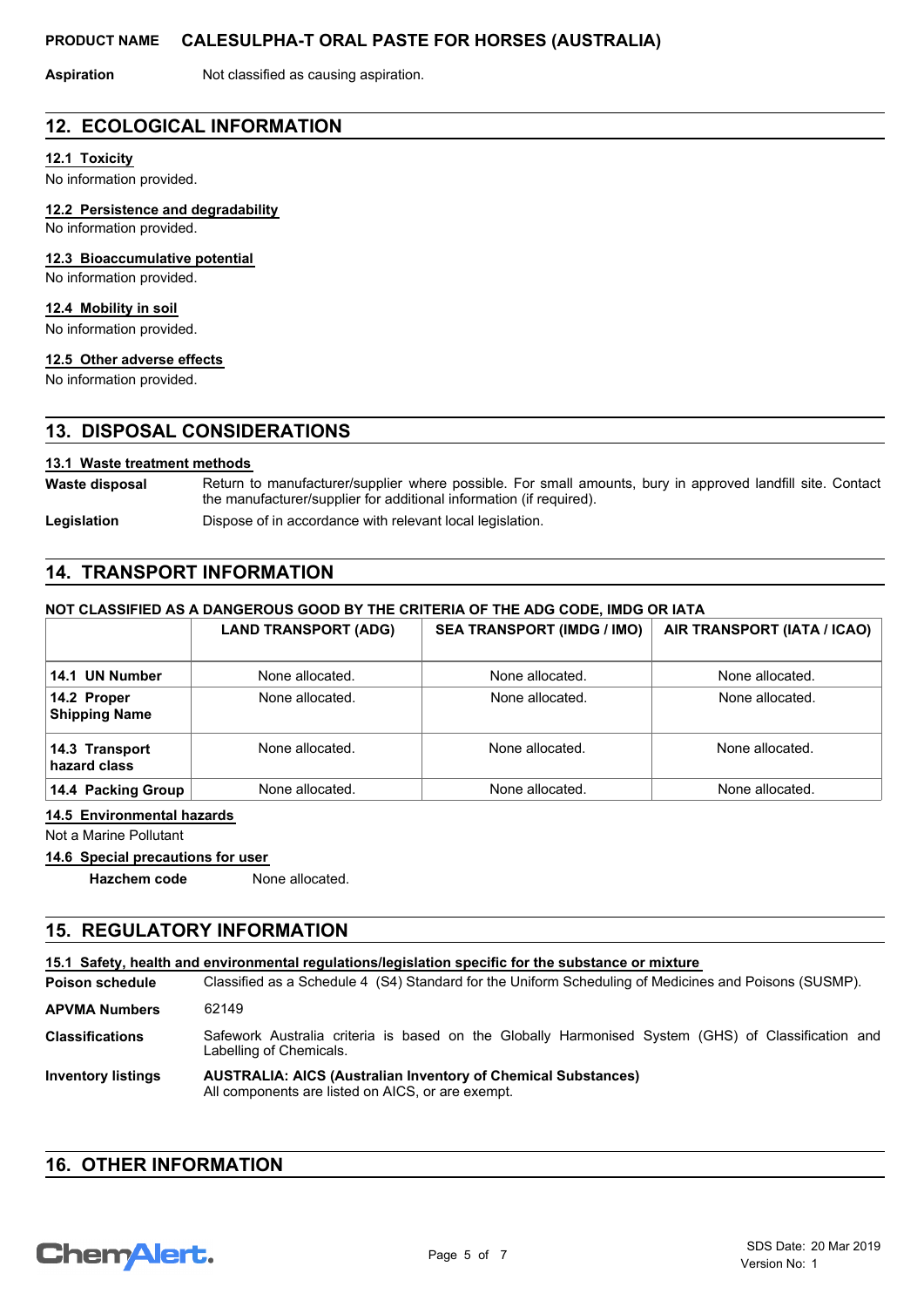| <b>Additional information</b> | WORKPLACE CONTROLS AND PRACTICES: Unless a less toxic chemical can be substituted for a<br>hazardous substance, ENGINEERING CONTROLS are the most effective way of reducing exposure.<br>The best protection is to enclose operations and/or provide local exhaust ventilation at the site of<br>chemical release. Isolating operations can also reduce exposure. Using respirators or protective<br>equipment is less effective than the controls mentioned above, but is sometimes necessary.                                                                                                                                                                                                                                                                                                                                                                             |                                                                                                                                                                                                                                                                                                                                                                                                                                                                                                                                                                                                                                                                                                                                                                                                                                                                                                                                                                                                                |  |
|-------------------------------|-----------------------------------------------------------------------------------------------------------------------------------------------------------------------------------------------------------------------------------------------------------------------------------------------------------------------------------------------------------------------------------------------------------------------------------------------------------------------------------------------------------------------------------------------------------------------------------------------------------------------------------------------------------------------------------------------------------------------------------------------------------------------------------------------------------------------------------------------------------------------------|----------------------------------------------------------------------------------------------------------------------------------------------------------------------------------------------------------------------------------------------------------------------------------------------------------------------------------------------------------------------------------------------------------------------------------------------------------------------------------------------------------------------------------------------------------------------------------------------------------------------------------------------------------------------------------------------------------------------------------------------------------------------------------------------------------------------------------------------------------------------------------------------------------------------------------------------------------------------------------------------------------------|--|
|                               | RESPIRATORS: In general the use of respirators should be limited and engineering controls<br>employed to avoid exposure. If respiratory equipment must be worn ensure correct respirator<br>selection and training is undertaken. Remember that some respirators may be extremely<br>uncomfortable when used for long periods. The use of air powered or air supplied respirators should<br>be considered where prolonged or repeated use is necessary.<br>PERSONAL PROTECTIVE EQUIPMENT GUIDELINES:<br>The recommendation for protective equipment contained within this report is provided as a guide<br>only. Factors such as form of product, method of application, working environment, quantity used,<br>product concentration and the availability of engineering controls should be considered before final<br>selection of personal protective equipment is made. |                                                                                                                                                                                                                                                                                                                                                                                                                                                                                                                                                                                                                                                                                                                                                                                                                                                                                                                                                                                                                |  |
|                               |                                                                                                                                                                                                                                                                                                                                                                                                                                                                                                                                                                                                                                                                                                                                                                                                                                                                             |                                                                                                                                                                                                                                                                                                                                                                                                                                                                                                                                                                                                                                                                                                                                                                                                                                                                                                                                                                                                                |  |
|                               |                                                                                                                                                                                                                                                                                                                                                                                                                                                                                                                                                                                                                                                                                                                                                                                                                                                                             | <b>HEALTH EFFECTS FROM EXPOSURE:</b><br>It should be noted that the effects from exposure to this product will depend on several factors<br>including: form of product; frequency and duration of use; quantity used; effectiveness of control<br>measures; protective equipment used and method of application. Given that it is impractical to<br>prepare a report which would encompass all possible scenarios, it is anticipated that users will<br>assess the risks and apply control methods where appropriate.                                                                                                                                                                                                                                                                                                                                                                                                                                                                                          |  |
| <b>Abbreviations</b>          | <b>ACGIH</b><br>CAS#<br><b>CNS</b><br>EC No.<br><b>EMS</b><br><b>GHS</b><br><b>GTEPG</b><br><b>IARC</b><br>LC50<br>LD50<br>mg/m <sup>3</sup><br><b>OEL</b><br>рH<br>ppm<br><b>STEL</b><br>STOT-RE<br>STOT-SE<br><b>SUSMP</b><br><b>SWA</b><br><b>TLV</b><br><b>TWA</b>                                                                                                                                                                                                                                                                                                                                                                                                                                                                                                                                                                                                      | American Conference of Governmental Industrial Hygienists<br>Chemical Abstract Service number - used to uniquely identify chemical compounds<br>Central Nervous System<br>EC No - European Community Number<br>Emergency Schedules (Emergency Procedures for Ships Carrying Dangerous<br>Goods)<br><b>Globally Harmonized System</b><br>Group Text Emergency Procedure Guide<br>International Agency for Research on Cancer<br>Lethal Concentration, 50% / Median Lethal Concentration<br>Lethal Dose, 50% / Median Lethal Dose<br>Milligrams per Cubic Metre<br>Occupational Exposure Limit<br>relates to hydrogen ion concentration using a scale of 0 (high acidic) to 14 (highly<br>alkaline).<br>Parts Per Million<br>Short-Term Exposure Limit<br>Specific target organ toxicity (repeated exposure)<br>Specific target organ toxicity (single exposure)<br>Standard for the Uniform Scheduling of Medicines and Poisons<br>Safe Work Australia<br><b>Threshold Limit Value</b><br>Time Weighted Average |  |
| <b>Report status</b>          |                                                                                                                                                                                                                                                                                                                                                                                                                                                                                                                                                                                                                                                                                                                                                                                                                                                                             | This document has been compiled by RMT on behalf of the manufacturer, importer or supplier of the<br>product and serves as their Safety Data Sheet ('SDS').<br>It is based on information concerning the product which has been provided to RMT by the<br>manufacturer, importer or supplier or obtained from third party sources and is believed to represent<br>the current state of knowledge as to the appropriate safety and handling precautions for the product<br>at the time of issue. Further clarification regarding any aspect of the product should be obtained<br>directly from the manufacturer, importer or supplier.                                                                                                                                                                                                                                                                                                                                                                          |  |
|                               |                                                                                                                                                                                                                                                                                                                                                                                                                                                                                                                                                                                                                                                                                                                                                                                                                                                                             | While RMT has taken all due care to include accurate and up-to-date information in this SDS, it does<br>not provide any warranty as to accuracy or completeness. As far as lawfully possible, RMT accepts<br>no liability for any loss, injury or damage (including consequential loss) which may be suffered or<br>incurred by any person as a consequence of their reliance on the information contained in this SDS.                                                                                                                                                                                                                                                                                                                                                                                                                                                                                                                                                                                        |  |